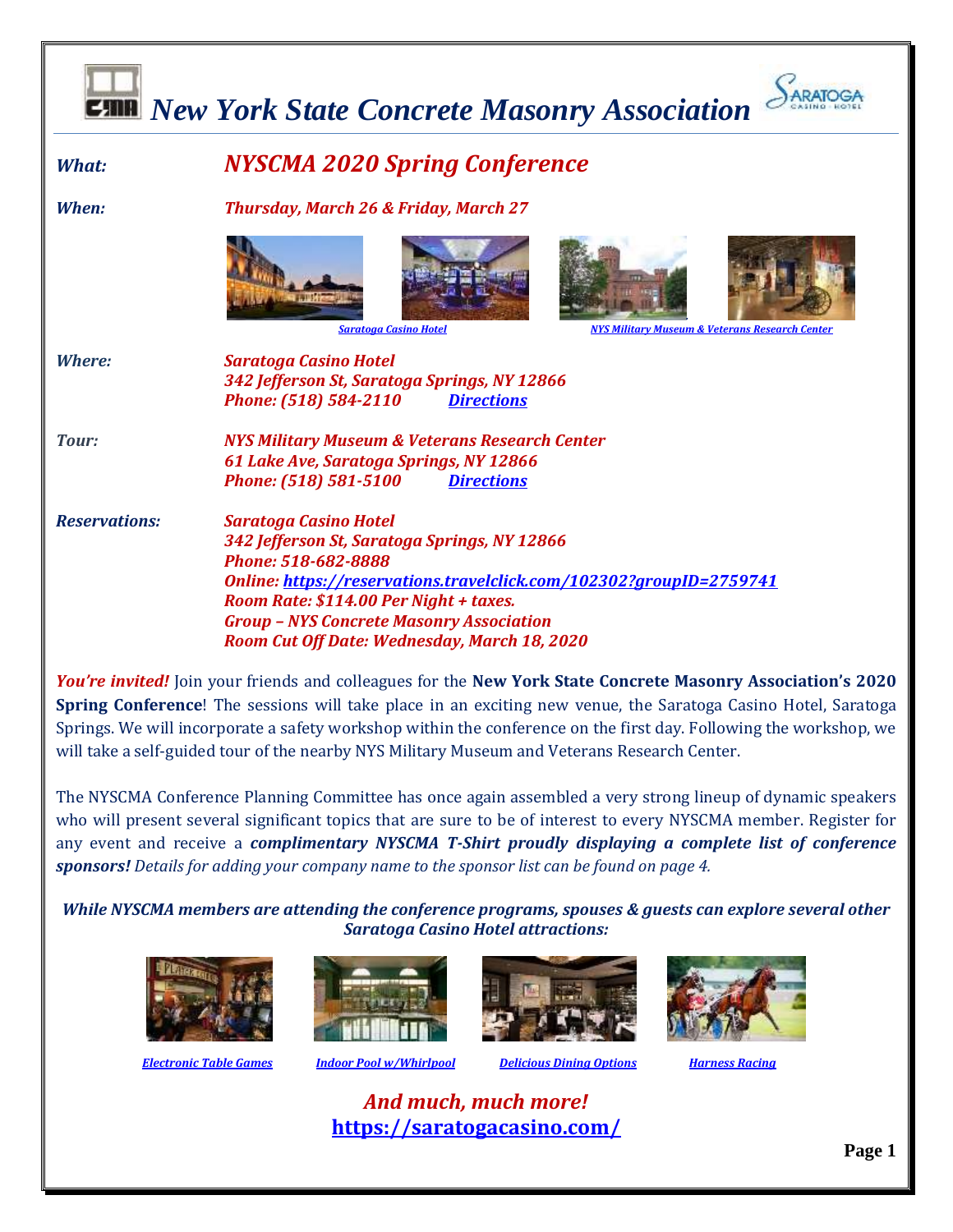

*You won't want to miss this special evening, so make plans to join us!*

**Page 2**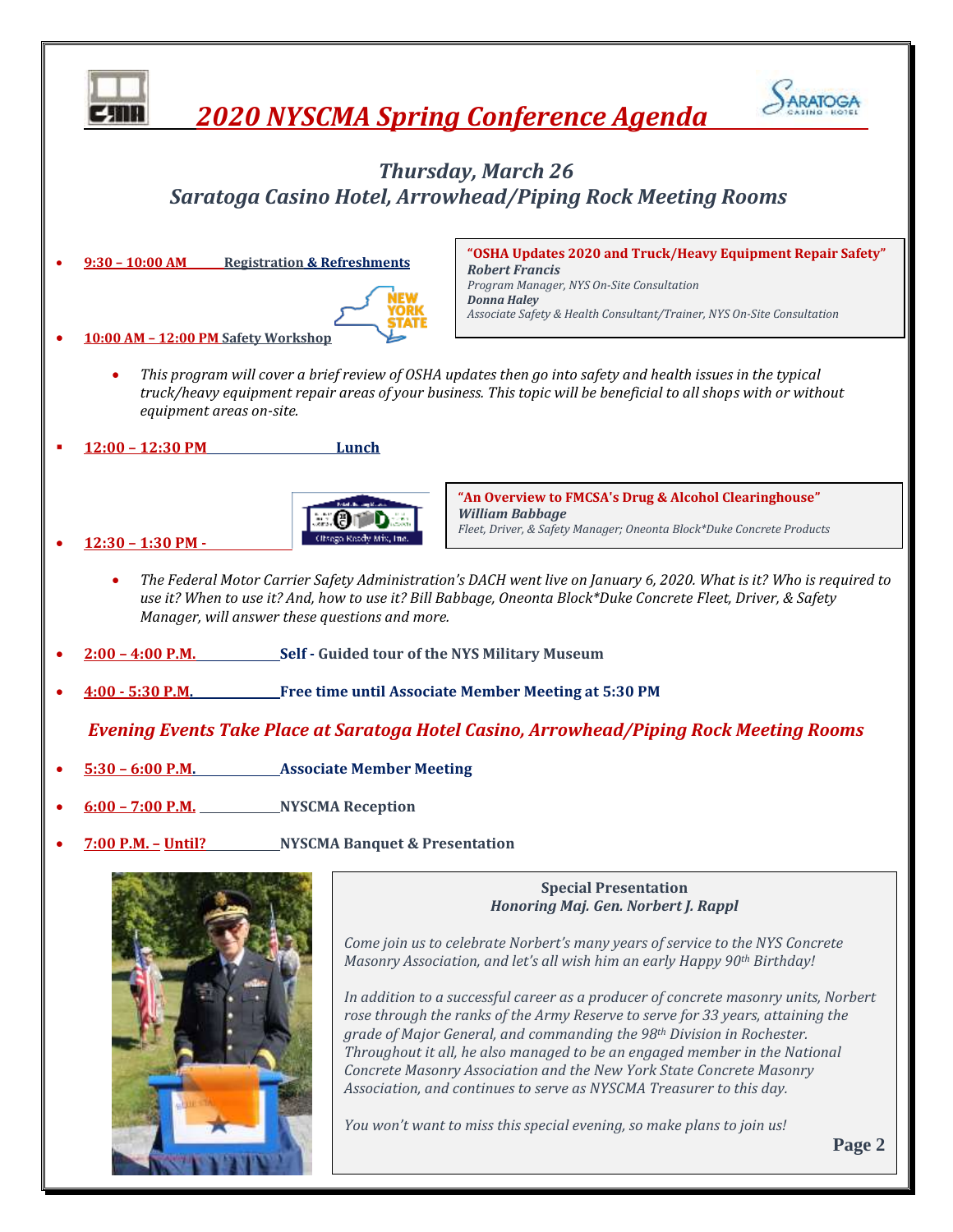